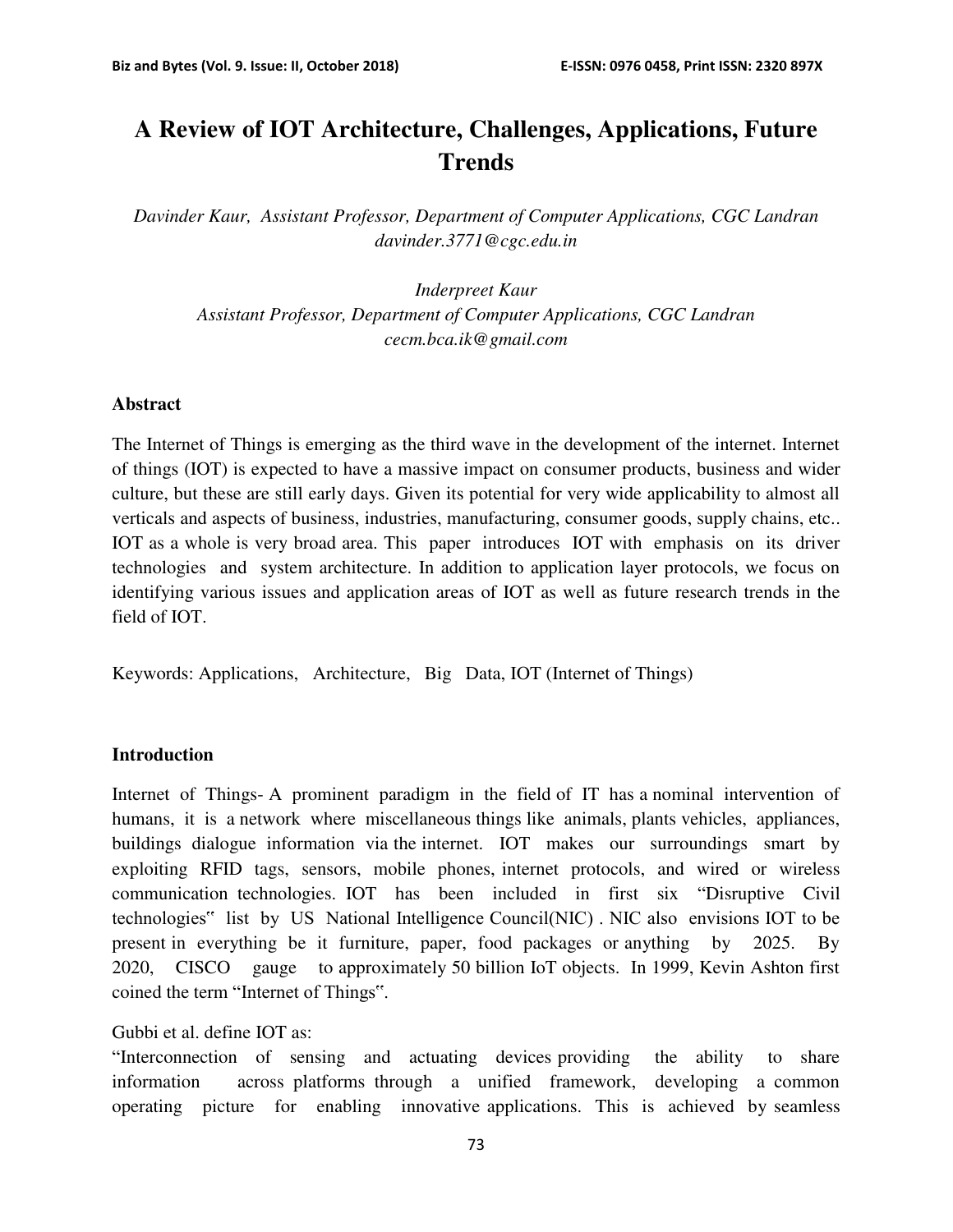ubiquitous sensing, data analytics and information representation with Cloud computing as the unifying framework"

 IOT sensors enable things (real/physical) to anticipate, sight, perceive and conduct jobs as living things do. For example, a wrist band with embedded sensors monitor your sleeping and waking time and set an alarm accordingly, this wristband can then convey a message to the bath tub to start warming water and can even communicate to the coffee maker to repair coffee. Thus, IOT cannot only sense things but it can also control and actuate things, Deploying IOT in our daily activities can the increase quality of life and can even help in the growth of the economy. By 2025, approximately 2-3 billion people will access the internet also economic growth caused by IOT is estimated to be in the range of \$2.7 trillion to \$6.2 trillion.

IOT Forum Architecture According to this, IOT architecture is divided into many layers; each layer has its own functionality. Perception layer is responsible for identifying smart objects in the environment. Network layer as the name indicates is used for routing and processing of data. And the application layer is used for providing services to the users through various applications.



Figure1. IOT Forum Architecture

## **ITU Architecture**

According to ITU, the IOT architecture is divided into five layers: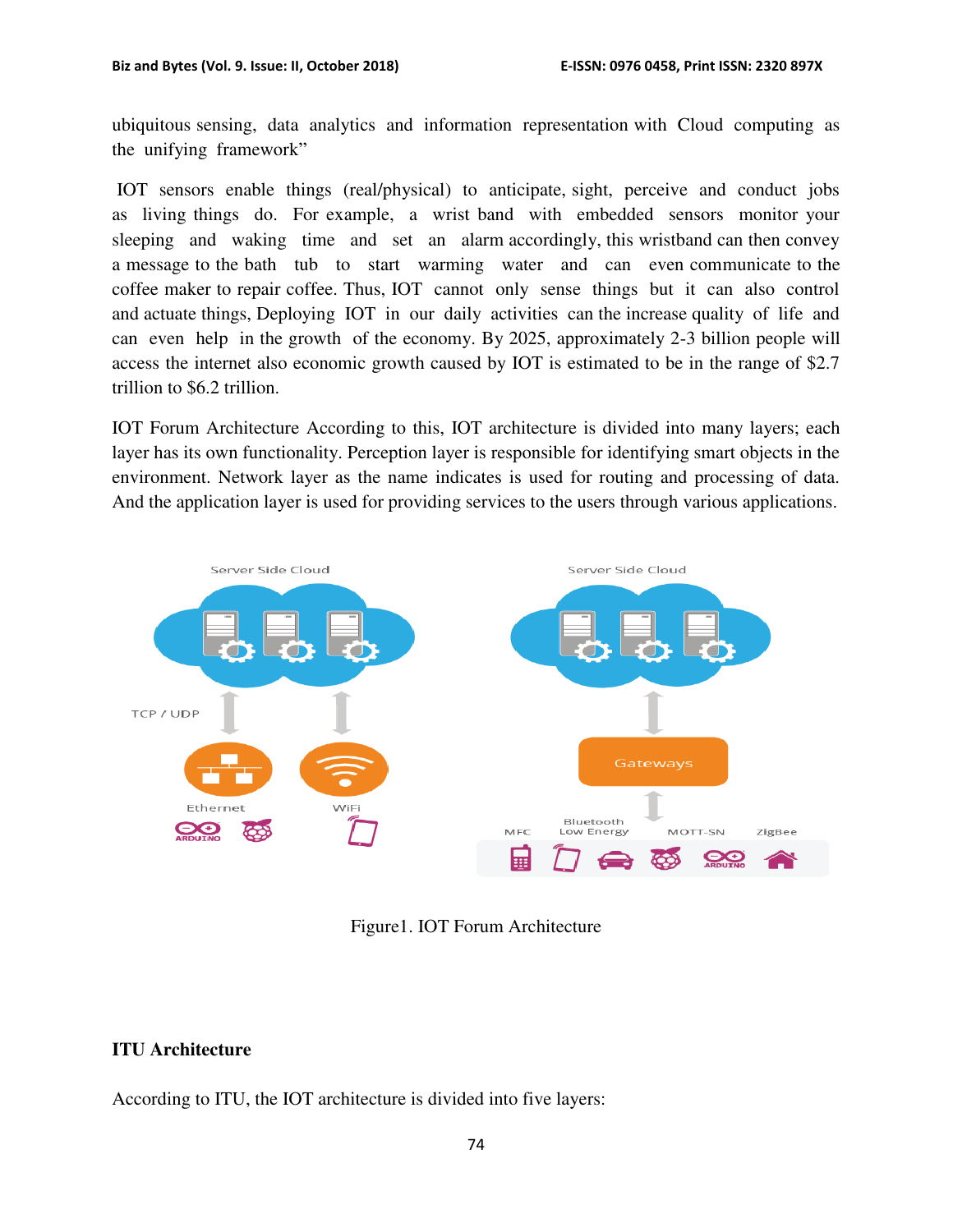- Perception layer
- Business layer
- Middleware layer
- Application layer
- Network layer

To further enhance security aspect, new six layer architecture was proposed. It has hierarchical structure as shown in Fig. 4 and is described below:

 Perception layer: It is also known as physical layer. It consists of data and network sensors, which would sense various attributes of objects. It collects useful data about the object and converts it into digital signals .These signals act as input for network layer.

• Network layer: The output of the perception layer becomes the input for the network layer and it is further transmitted to the middle layer via various transmission media.

• Middle layer: It is used for processing the information that is received from various sensor devices. After processing, further actions are taken based on the results.



Figure2. IOT Six Layer Architecture

 Application layer: It allows user to access various applications IOT provide. IOT found its applications in vast areas like health care, transportation, government, retail etc.

 Business layer: It is also known as management layer, as it manages all the applications and services of IOT.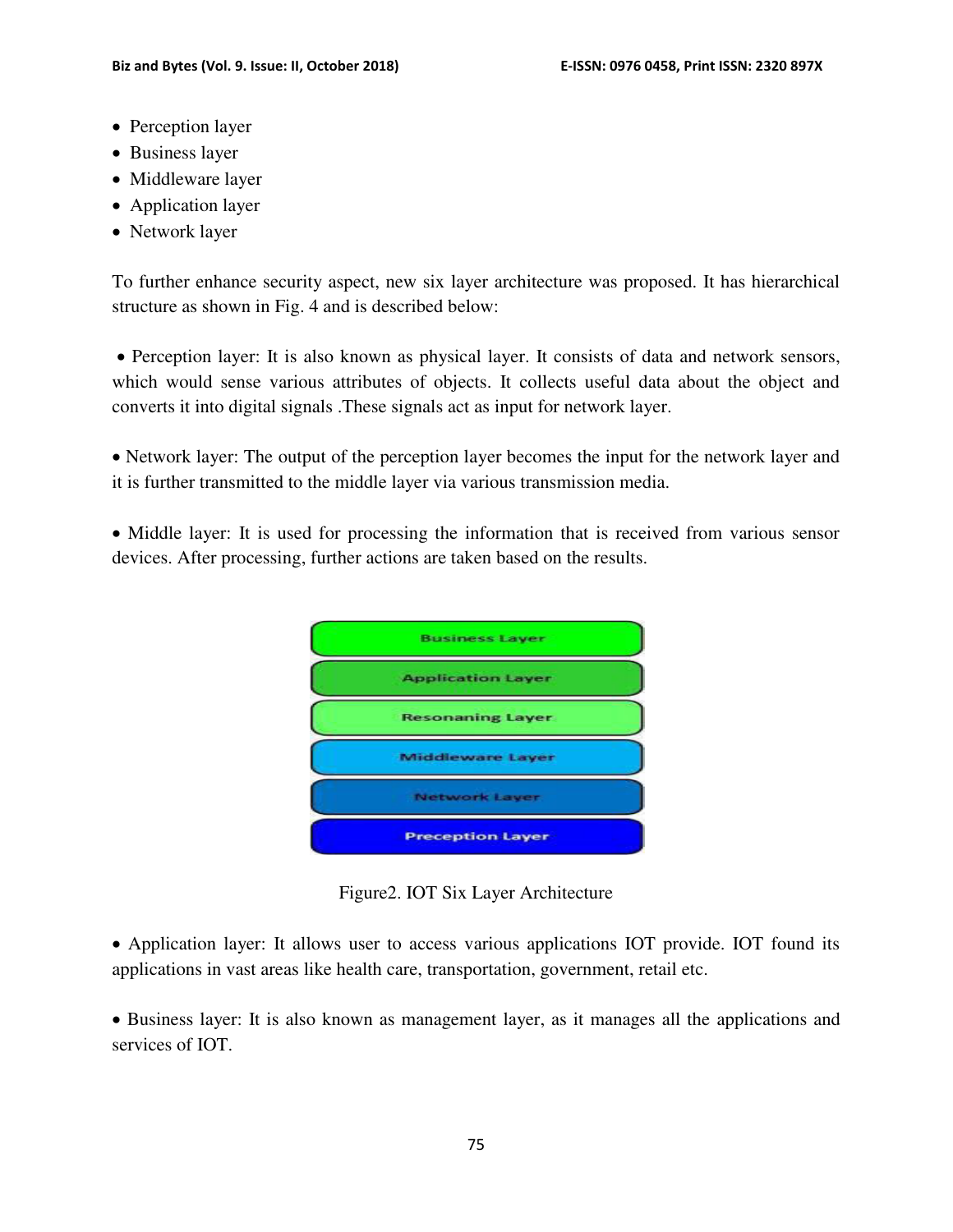### **IOT Technologies**

IOT consist of multiple connected "smart" devices which includes various technologies in them. The technologies included in IOT are Radio Frequency Identification (RFID), the sensor technology, and intelligent embedded technology.

• Radio Frequency Identification (RFID): It refers to small device having a small chip and an antenna. It is used to identify an object using radio waves. It consists of readers and tags which identify objects and generates appropriate signals. These signals are further transmitted to readers using RFID frequency and are analyzed by the processors.

 Wireless Sensor Network (WSN): Wireless Sensor Network consists of independent devices having sensing capabilities that monitors physical or environmental conditions, such as temperature, pressure. It consists of two main components – sensor nodes and base station. It consists of numerous amounts of sensor nodes and the nodes communicate with each other using radio signals. Data is passed from one node to another and a base station act as an interface between users and the network.



Figure3. RFID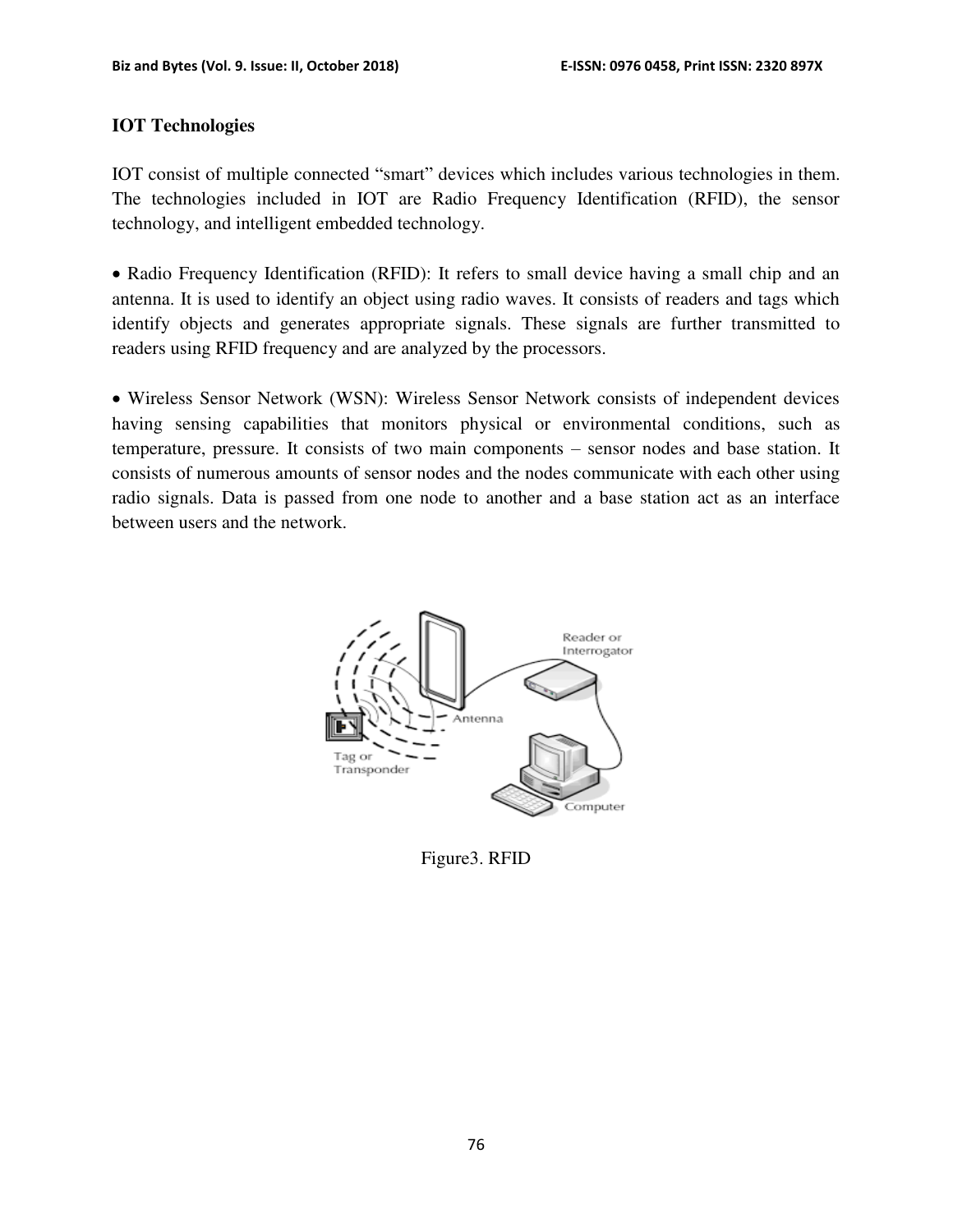

Figure 4.WSN

## **IOT Applications**

IOT being a "smart system" found application in many domains. Some of them are listed below:

 **Smart Home**: IOT found its application in smart home, as it is improving the living standard with home automation. We can control various systems according to our requirements such as lighting system, water supply etc. and it helps in saving resources as well.

 **Smart Environment**: Smart environment is that where everything comprises of "smart system" such as smart government, smart utilities, smart buildings .With the help of this we can monitor traffic in city, pollution level, waste management and also with modern technologies of IOT we can predict natural disasters as well such as earthquake, landslide etc.

 **Smart City**: A smart city aims to provide IOT solutions so that it becomes easy to manage city assets. The goal is to improve traffic control system, education system, transportation system, hospitals system and many more to make a city a smart city.

 **Hospitals**: The IOT found its application in health care also. It aims to improve the hospital service by adding smart features like some hospital has "smart bed", that will detect when the bed is reserved and when it will be free.

 **Shopping**: It found its application in shopping also. While shopping in a market, the goods will automatically introduce about them and when you buy a good it will give indication to staff to put a new one there. So in this way it is making shopping scenario so smart.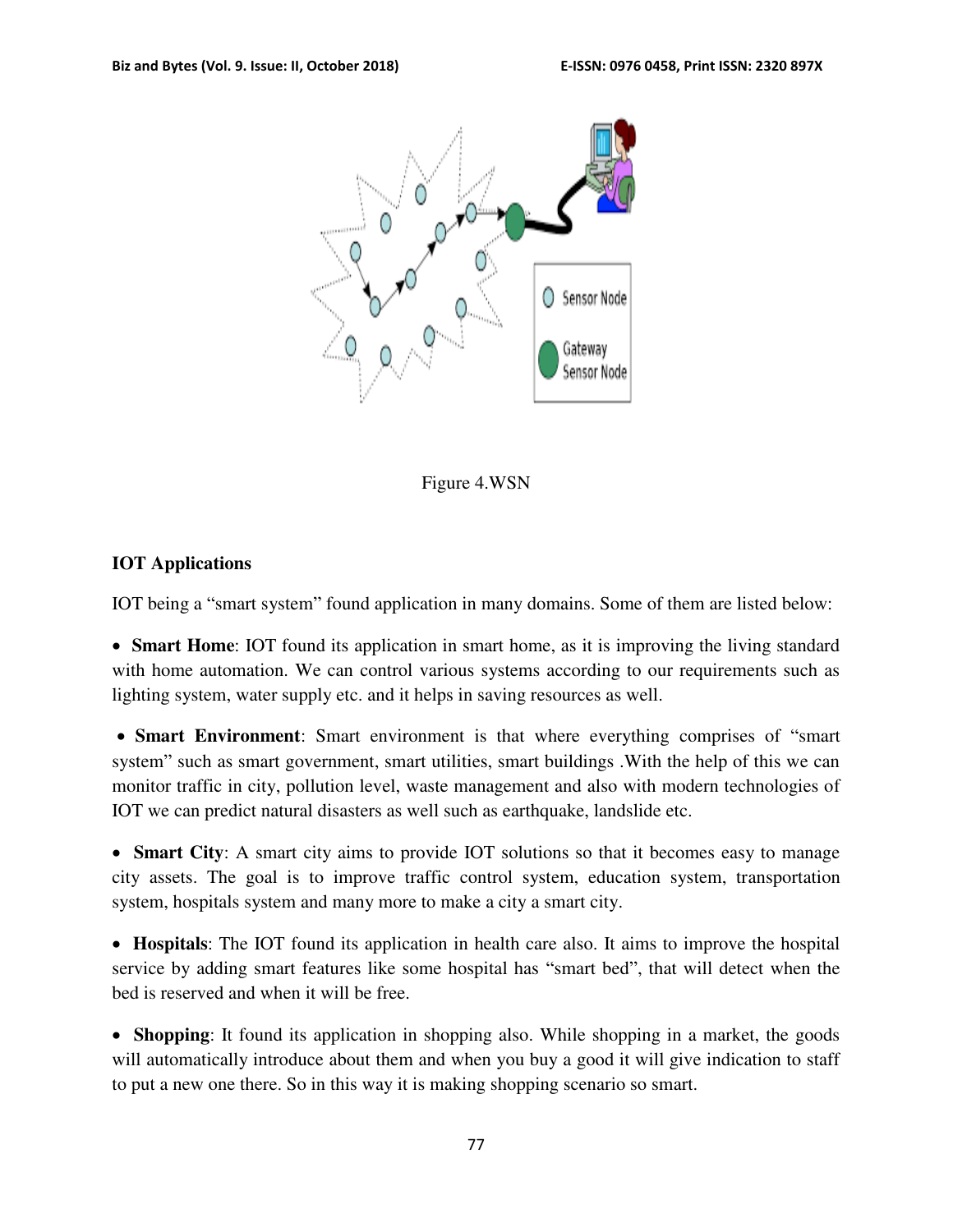### **IOT-Future Applications**

Nowadays, technology is expanding at a fast rate and everyone either directly or indirectly accessing these technologies. Just like Internet has expanded in the whole world, in the same way IOT is going to expand. It will be just like new internet. As IOT found its application in various fields, one can predict that the future of IOT is going to very bright.

Some of the future predictions about IOT are:

• Information: One will be able to access information at a very fast rate, which means that the query of user will get solved just by thinking of it. It will save a lot of time as well.

 Food Production: It will help in developing many new technologies in food production such as pre planned analysis of plants and crops can be done. In advance we get to know what are the requirements of the plants and crops such as water requirement, fertilizer etc.

### **IOT Challenges**

As IOT has come up with many new opportunities and applications in various fields, but it faces some challenges as well. Some of them are:

 Security: Security is one of the biggest challenges in IOT. As the IOT devices such as sensors, actuators and they are directly accessible, so they are prone to various security attacks such as spoofing, denial of service, altering attack. So there is need to deploy against these attacks.

 Data Storage: As the amount of data is increasing with a very high pace, so the storage of data becomes a major problem. Data storage also effects data protection. As the stored data crash, it is difficult to backup all the stored data. So it is also major problem in IOT.

• Standard and interoperability challenge: Set of standard has a huge impact on IOT. Each sort of objects in Internet of Things has diverse data, preparing and correspondence abilities. Diverse objects would likewise be subjected to various conditions, for example, the vitality accessibility and the correspondences data transfer capacity necessities. To encourage correspondence and participation of these items, basic benchmarks are required.

 Architecture challenge: IOT consist of couple of devices connected, sensors and many more. Different device uses different set of protocols and standards to communicate. And there is no well defined standard and rules for communication, so it becomes a major problem in IOT.

• Privacy: It is one of the other challenges to IOT. As it comprises of number of devices connected and allows anyone to access anything from any place. But with this feature it affects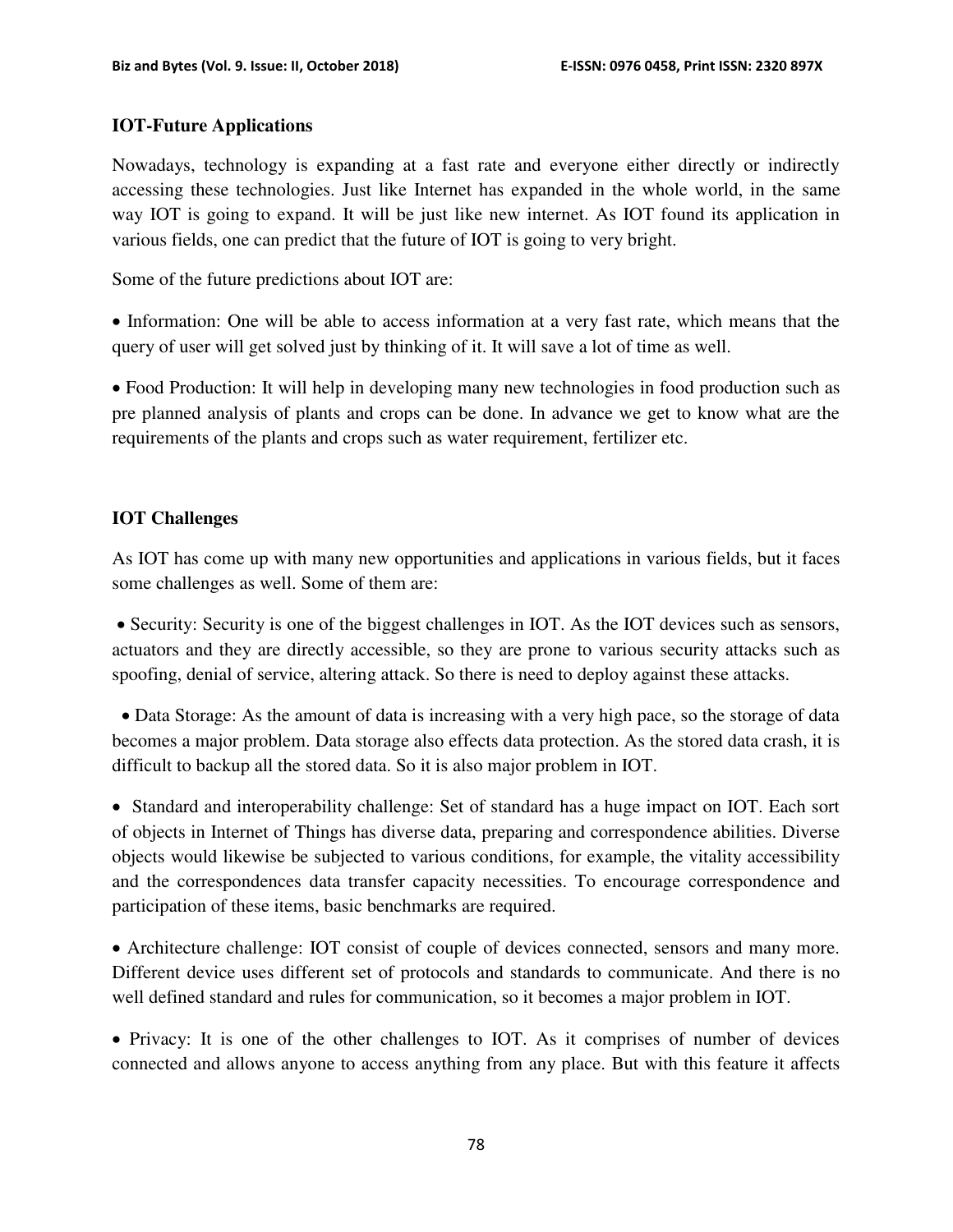the privacy of sensitive data. So some norms or rules must be set to avoid the violation of privacy.

## **Conclusion**

In this paper we had examined what IOT is, how fast it is evolving, its architecture, technologies, applications, various challenges it faces and its future prospect. So in nutshell we can conclude that the whole future of global information depends on IOT and it will bring inevitable changes in technology. It will go to be a boon for many upcoming technologies.

## **References**

 [1] C.Perera., C.H.Liu, S. Jayawar, "The emerging IoT marketplace from an individual perspective: a survey," in IEEE trans. on emerging topics in comp., vol. 3, issue 4, pp. 585-598, Jan2015. (Article in journal)

[2] J. Gubbi, R. Buyya, S. Marusic, M. Palaniswami, " Internet of Things (IOT): A vision, architectural elements, and future directions," article in Future Gen. Comp. Sys., Elsevier, vol 29, issue 7, pp. 1645-1660, 2013. (Article in journal)

[3] S.Madakam, "Internet of things: smart things," in IJFCC, vol.4, no. 4, pp. 250-253,2015, doi:10.7763/IJFCC.2015.V4.395. (Article in journal)

[4] S. Madakan, R. Ramaswamy, S. Tripathi, "Internet of Things (IOT): A literature review," in Journal of Computer and Comm., vol 3, no. 5,pp. 164-173, 2015. (Article in journal)

[5] Z.K.A. Mohammad, E.S.A. Ahmed, "Internet of things applications, challenges and related future technologies," in World Scientific News, pp. 126-148, 2017.

[6] [www.itu/int/internetofthings/on.](http://www.itu/int/internetofthings/on)

[7]<https://www.slideshare.net/MohanKumarG/internetofthingiot-aseminar-ppt-by-mohankumarg>

[8] A.Khalid, "Internet of things architecture and research agenda," in IJCSMC, vol.5, issue 3, pp. 351-356, March2016. (Article in journal)

[9] M. Bilal, "A review of IoT architecture, technologies and analysis smartphone- based attacks against 3D printers", pp. 1-21, 2017.

[10] R. T.Guthikonda, S. S.Chitta, S. Tekawade, T. Attavar, "A.comparitive analysis of IoT Architecture," in 8th IEEE conference ,pp. 678-683, 2015. . (Article in conference proceedings)